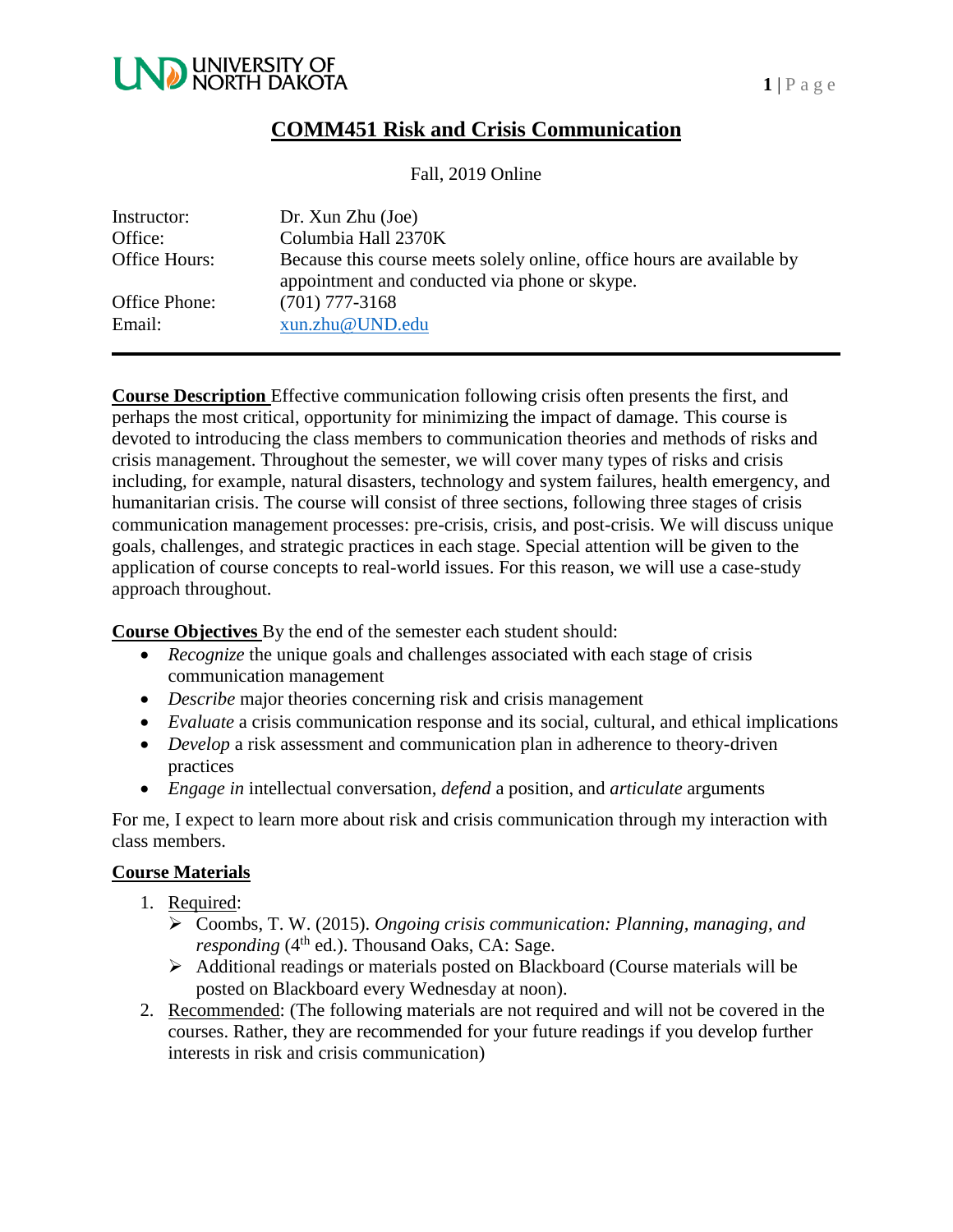

- American Psychological Association. (2009*). Publication manual of the American Psychological Association* (6<sup>th</sup> ed.). Washington, DC: American Psychological Association.
- ▶ Fearn-Banks, K. (2017). *Crisis communications: A casebook approach* (5<sup>th</sup> ed.), New York, NY: Routledge.
- Sellnow, T. L., & Seeger, M. W. (2013). *Theorizing crisis communication*. Malden, MA: John Wiley & Sons.

#### **Course Assessment**

| <b>Grade Composition</b>       |                                |               |               |  |  |  |
|--------------------------------|--------------------------------|---------------|---------------|--|--|--|
| <b>Assignments</b>             | <b>Opportunities</b>           | <b>Points</b> | $\frac{6}{6}$ |  |  |  |
| <b>Plagiarism Training</b>     | One opportunity                |               |               |  |  |  |
| Student-created test questions | 10 opportunities (15 pts each) | 150           | 15%           |  |  |  |
| Digital participation          | 10 opportunities (10 pts each) | 100           | 10%           |  |  |  |
| Case study assignments         | 3 assignments (150 pts each)   | 450           | 45%           |  |  |  |
| Exams                          | $2$ exams (150 pts each)       | 300           | 30%           |  |  |  |
| TOTAL.                         |                                | 1000          | 100%          |  |  |  |

Final grades will be computed based on the following point totals:

 $A = 900 - 1000$  pts  $B = 800 - 899$  pts  $C = 700 - 799$  pts  $D = 600 - 699$  pts  $F = 599$  pts or below

*Note:* I do not round grades up on either individual assignments or final grades. This decision is precisely due to the difficulties of drawing a line (e.g., Why is it legitimate to round up 89.9% to 90% but not bump 89.8% to 90%?).

**Course Assignments** The following description presents a belief introduction to assignments, presentations, and exams required for this course. The specific description for each of them will be detailed throughout the class.

**Plagiarism training module.** Department of Communication at the UND is committed to promoting scholarly integrity. To help you achieve that goal, you will be asked complete (or verify that you have previously completed) training in how to avoid plagiarism. You can complete this training by logging onto [www.indiana.edu/~academy/firstPrinciples/index.html.](http://www.indiana.edu/~academy/firstPrinciples/index.html) You are required to complete this training even if you may have received other plagiarism training. Once completed, please upload the completion certificate to the course's Blackboard site. Completion of this training will be necessary to pass the course. That is, failure to document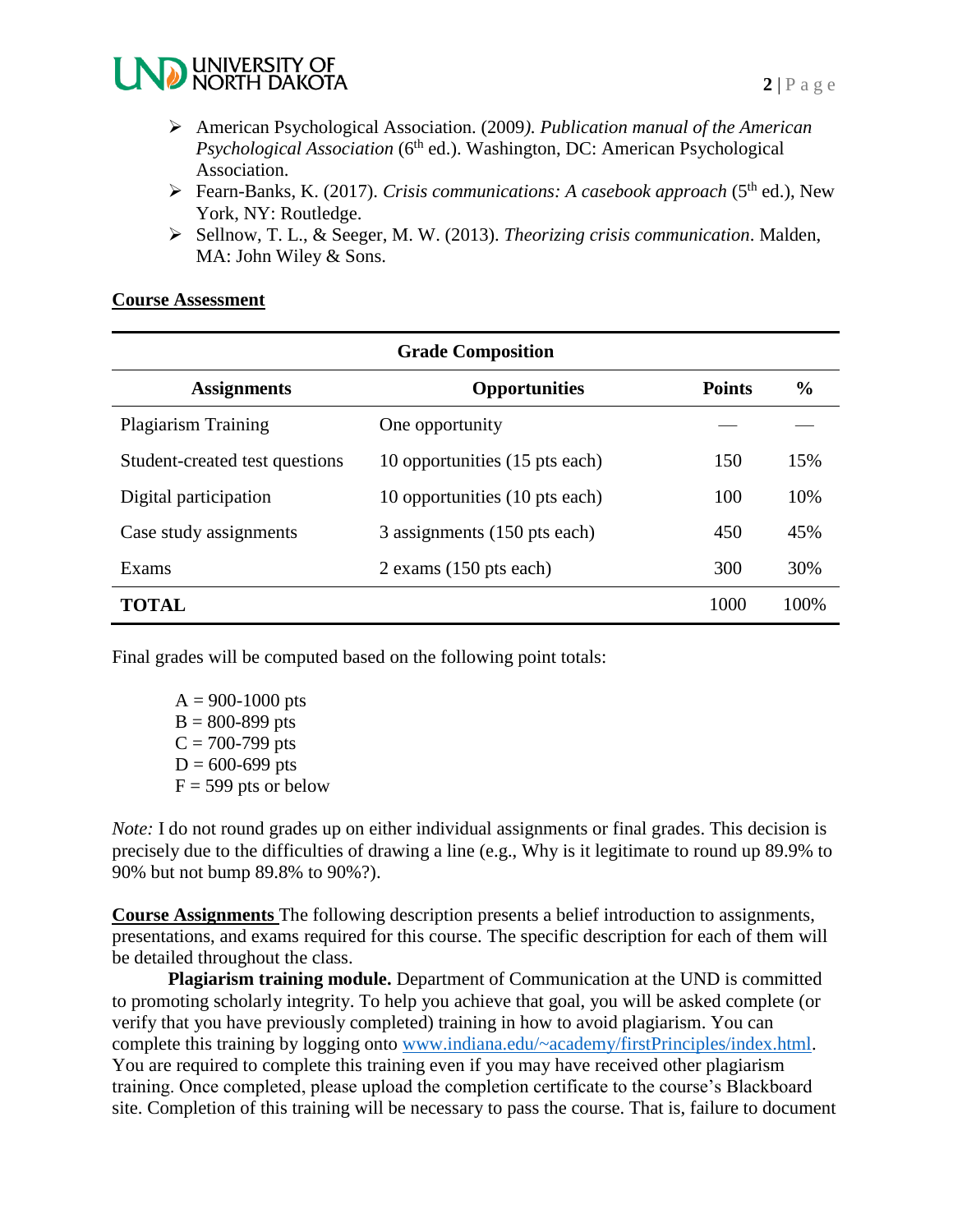# **LND UNIVERSITY OF**

that you have completed the training will result in the grade of Incomplete (unless you are earning a D or F; those grades will be posted). Completion of the training will not affect your total score in the course. Upon the completion of the plagiarism training module, you must understand that there is no legitimate excuse for committing intentional or unintentional plagiarism. It is also expected that you will do everything you can to avoid committing academic dishonesty. If you are not clear whether or not certain practices are violations of academic dishonesty, please do not hesitate to email me, come to the office hours, or make an appointment for discussion.

**Student-created test questions.** Exams can be difficult, but writing a good exam can be as difficult as taking one. While instructors typically write the test questions for students, such practices have benefits for students as well. Research showed that students develop a better understanding of course content and feel less anxious about the exam if they learn how to create exam questions. Hence, each week, you will create and submit five test questions relevant to the readings of the week. *The questions should be multiple choices (i.e., each with four possible answers).* For each question, you will provide the correct answer and a brief explanation. Notice that simply say "see page 3 in the textbook" is not a good explanation. Then you will answer another student's questions and provide constructive feedback. The test questions should be directly relevant to the reading of the week. You should post your test questions on the Blackboard by the end of each Friday and provide your feedback no later than 8 am the following Monday. *Late posts of questions (10 pts) or responses (5 pts) will result in a loss of weekly points for the corresponding category.*

**Digital participation.** You will participate digitally throughout the semester. Each week you will need to post the link to one article relevant to the concepts covered in the readings of that week. Along with the article, you will write a paragraph detailing what the article is about and how it is relevant to the readings of the week. Also, you will need to read one article posted by another class member and write a brief paragraph of your thoughts, reflections, or critique. You are expected to post the article link on Blackboard by the end of each Friday, and you need to post your comments on the article of your choice no later than 8 am the following Monday. *Late posts of the article (5 pts) or comments (5 pts) will result in a loss of digital participation points for the corresponding category.*

**Case study assignments.** Throughout the semester, you will complete three case studies that are designed to help you apply the theories and research covered in class to real-world problems. The specific requirements for each assignment and grading rubric will be provided in separate handouts later. But in general, you are expected to submit a written report that accurately describes one or two theories, articulates your analysis, and offers theory-guided critique and recommendations. Each assignment is worth 150 points in total.

**Non-cumulative exams.** Two exams will cover materials in the assigned readings, lectures, slides, student-created test questions, digital participation, and case-study assignments. The exam will be open-book, which means that you are allowed to refer to your textbook or other learning materials and you do NOT need a proctor. However, collaboration is not allowed for the exams and you are expected to complete them independently. Before each exam, there will be a review session where I will help you familiarize the types of questions to be asked in the exam.

#### **Course Policies**

**Scholarly integrity.** All students are subject to the University of North Dakota Code of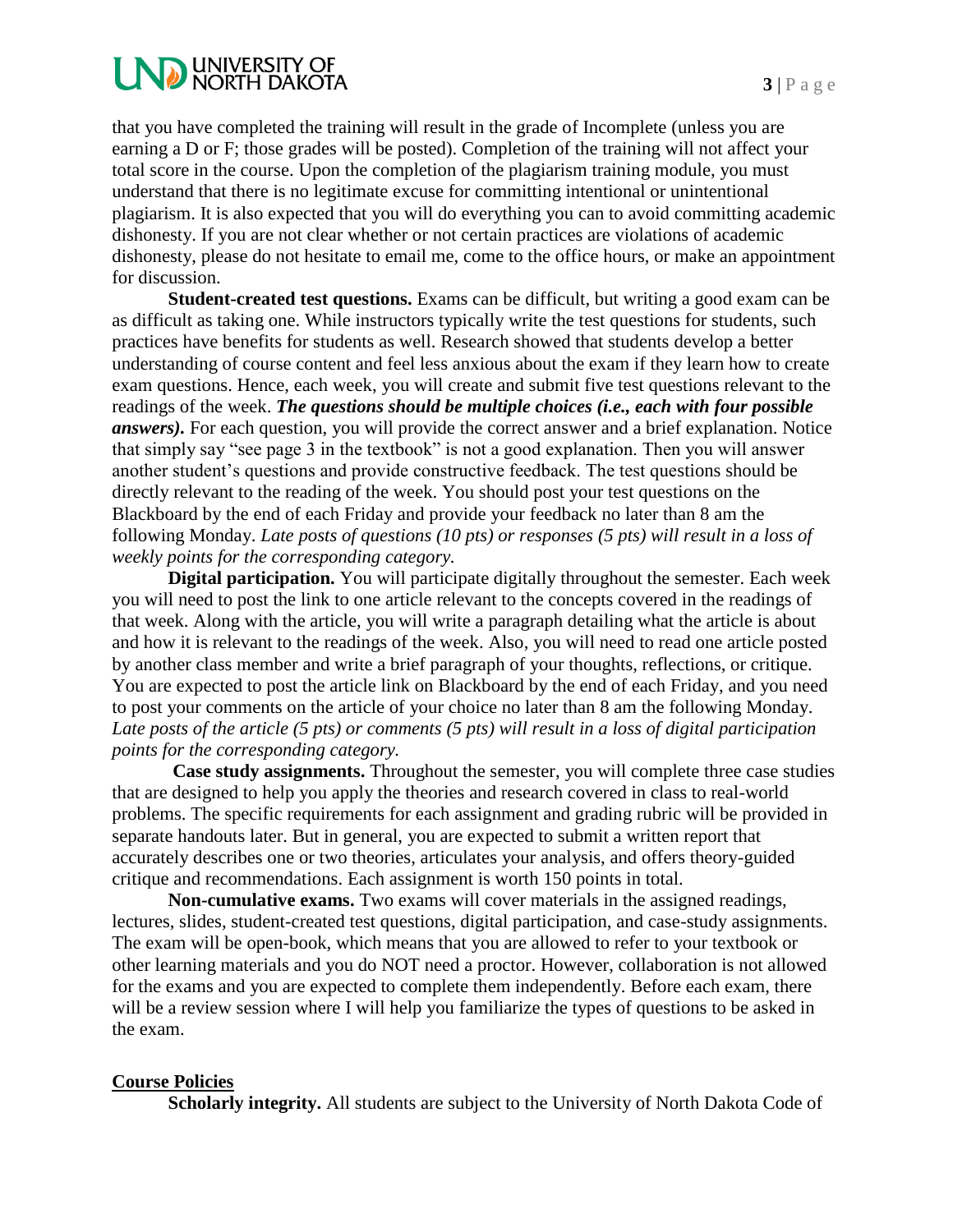Student Life, including, but not limited to, issues of academic dishonesty. For more information, see https://www1.und.edu/code-of-student-life/appendix-b.cfm#2

**Deadlines.** All assignments must be submitted to the Blackboard. *Please note that all the deadlines for assignment submission are in Central Standard Time (CST).* In general, a 20% penalty will be given to each day the assignment is turned in late. However, late submission will not be penalized for unavoidable or legitimate circumstances, which must be properly documented. If certain deadline conflicts with religious observance, please notify me of your schedule during the first two weeks of the semester. I may allow for makeup exams if you have a legitimate and verifiable excuse at my discretion (e.g., a family or medical emergency with proper documents, and a university-sanctioned event), AND if you contact me for approval before the exam. No make-up opportunities will be provided for student-created test questions, digital participation, reaction essays, and research participation.

**Office hours.** Even if this is an online course, I encourage you to take full advantage of office hours. You are welcome to make an appointment for discussion through skype or phone at the mutually agreed time. *You do not need a crisis to use office hours.* Instead, you can use them to ask questions about course materials specifically, or communication in general, to get additional reading materials, and to ask for clarification on the assignments.

**Course Citizenship.** You are expected to be polite and respectful in your responses to others' ideas, even if you may disagree. One way to sharpen your communication skills and have your voice heard is to provide constructive feedback on your classmates' ideas and presentations both online and offline.

**Teaching style.** While I make every effort to accommodate all different learning styles in class, I tend to have a Facilitator teaching style, which takes a "student-centered learning" approach. Students who are "independent, active, collaborative learners thrive in this environment." If you are interested in gaining a better understanding of yourself as a learner, please refer to the Learning Style Inventory at [https://www.gadoe.org/Curriculum-Instruction](https://www.gadoe.org/Curriculum-Instruction-and-Assessment/Special-Education-Services/Documents/IDEAS%202014%20Handouts/LearningStyleInventory.pdf)[and-Assessment/Special-Education-](https://www.gadoe.org/Curriculum-Instruction-and-Assessment/Special-Education-Services/Documents/IDEAS%202014%20Handouts/LearningStyleInventory.pdf)

[Services/Documents/IDEAS%202014%20Handouts/LearningStyleInventory.pdf](https://www.gadoe.org/Curriculum-Instruction-and-Assessment/Special-Education-Services/Documents/IDEAS%202014%20Handouts/LearningStyleInventory.pdf)

**Student resources.** To get confidential guidance and support for disability accommodation requests, students are expected to register with DSS at [www.UND.edu/disability-services/,](http://www.und.edu/disability-services/) 180 McCannel Hall, or 701.777.3425. You could access to resources for helping students in distress through the UND Cares program [\(https://www1.und.edu/student-affairs/student-rights-responsibilities/care-team.cfm\)](https://www1.und.edu/student-affairs/student-rights-responsibilities/care-team.cfm)

#### **Resources**

**Technical requirements/assistance.** For technical assistance, please contact UND Tech Support at 701-777-2222. For a list of Technical Requirements, please visit the website. Visit techsupport.und.edu for their hours, help documents and other resources. To succeed in this course, at a minimum, you should be able to: 1) Navigate in and use basic Blackboard functions; 2) Download and open electronic documents; 3) Create, save, and upload/attach electronic documents; 4) Send, receive, and manage email.

**Access and navigation.** This course was developed and will be facilitated by utilizing Blackboard. To get started with the course, please go to [http://blackboard.und.edu.](http://blackboard.und.edu/) You will need your NDUS.Identifier, Username, and Password to log in to the course. If you do not know your NDUS Identifier or have forgotten your password, please go to

[http://www1.und.edu/uit/ndus.cfm.](http://www1.und.edu/uit/ndus.cfm) On the left side course menu in Blackboard, there is a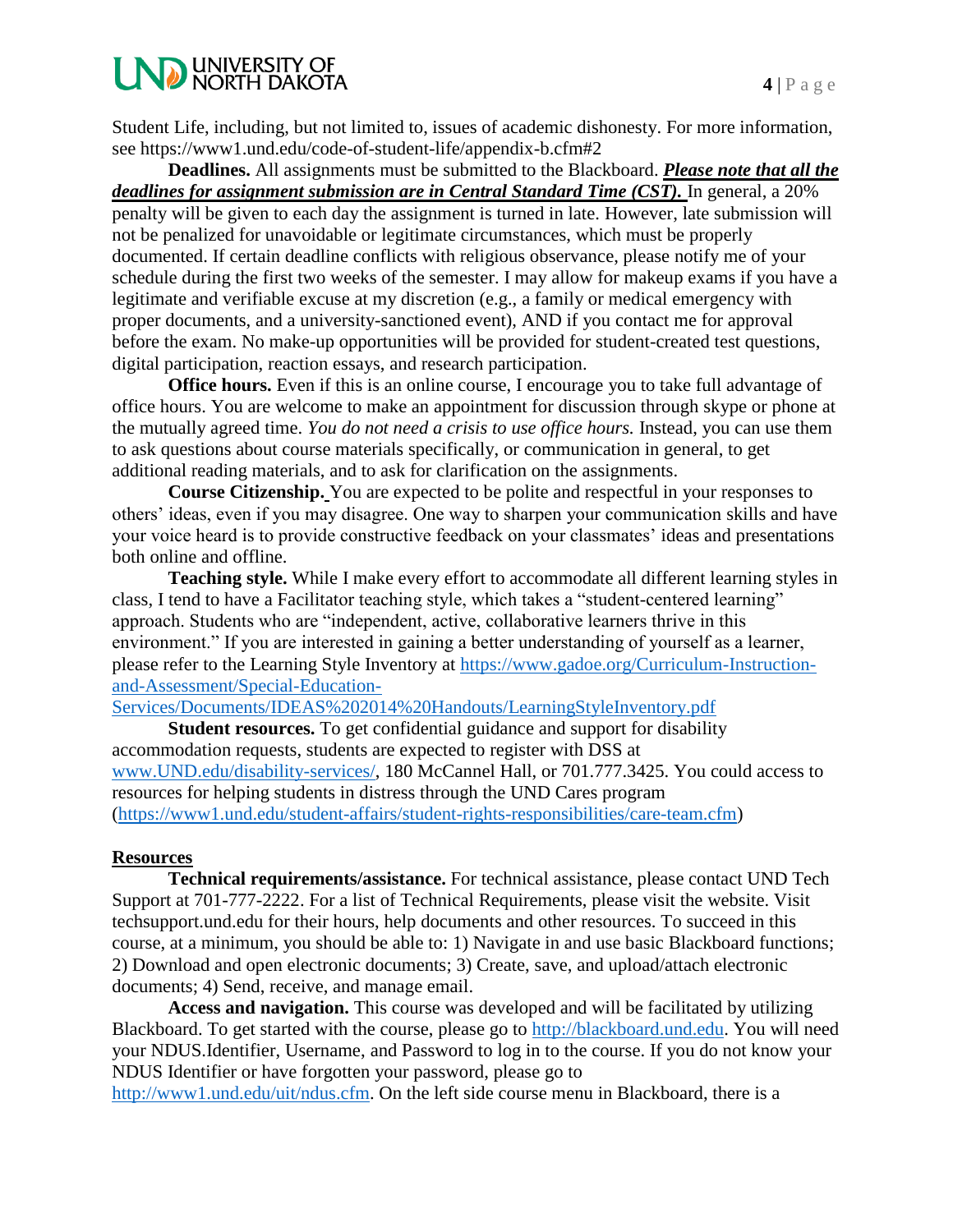# **LND UNIVERSITY OF**

"Lessons" tab. Inside Lessons, you will find all the required readings, videos, and assignments/activities for the week. An overview of each week can be found in Blackboard under the Schedule tab.

**Announcement.** Announcements will be posted in Blackboard regularly. Be sure to check the class announcements regularly as they will contain important information about class assignments and other class matters.

**Email.** You are encouraged to post your questions about the course in the FAQs discussion board forum in the Blackboard site. This is an open forum in which you and your classmates are encouraged to answer each other's questions. But, if you need to contact me directly, check the Faculty tab in Blackboard or the syllabus for my contact information. I will respond back to you within 48 hours during the week and may not respond on the weekend until the next business day.

**Writing center.** The Writing Center is a resource for students, faculty, and staff working on writing projects in any field and at any stage of the writing process. Located in Merrifield Hall, Room 12, the Writing Center offers free individual sessions with a writing consultant. Make an appointment online at [http://writingcenter.und.edu.](http://writingcenter.und.edu/)

**Seek help when in distress.** We know that while college is a wonderful time for most students, some students may struggle. You may experience students in distress on campus, in your classroom, in your home, and within residence halls. Distressed students may initially seek assistance from faculty, staff members, their parents, and other students. In addition to the support we can provide to each other, there are also professional support services available to students on campus through the Dean of Students and University Counseling Center. Both staffs are available to consult with you about getting help or providing a friend with the help that he or she may need. For more additional information, please go to http://und.edu/und- cares/.

**Notice of nondiscrimination.** It is the policy of the University of North Dakota that no person shall be discriminated against because of race, religion, age, color, gender, disability, national origin, creed, sexual orientation, gender identity, genetic information, marital status, veteran's status, or political belief or affiliation and the equal opportunity and access to facilities shall be available to all. Concerns regarding Title IX, Title VI, Title VII, ADA, and Section 504 may be addressed to: Donna Smith, Director of Equal Employment Opportunity/Affirmative Action and Title IX Coordinator, 401 Twamley Hall, 701.777.4171,

[und.affirmativeactionoffice@UND.edu](mailto:und.affirmativeactionoffice@UND.edu) or the Office for Civil Rights, U.S. Dept. of Education, 500 West Madison, Suite 1475, Chicago, IL 60611 or any other federal agency.

**Reporting of sexual violence.** If you or a friend has experienced sexual violence, such as sexual assault, domestic violence, dating violence or stalking, or sex-based harassment, please contact UND's Title IX Coordinator, Donna Smith, for assistance: 701.777.4171; donna.smith@UND.edu; or go to [http://und.edu/affirmative-action/title-ix.](http://und.edu/affirmative-action/title-ix)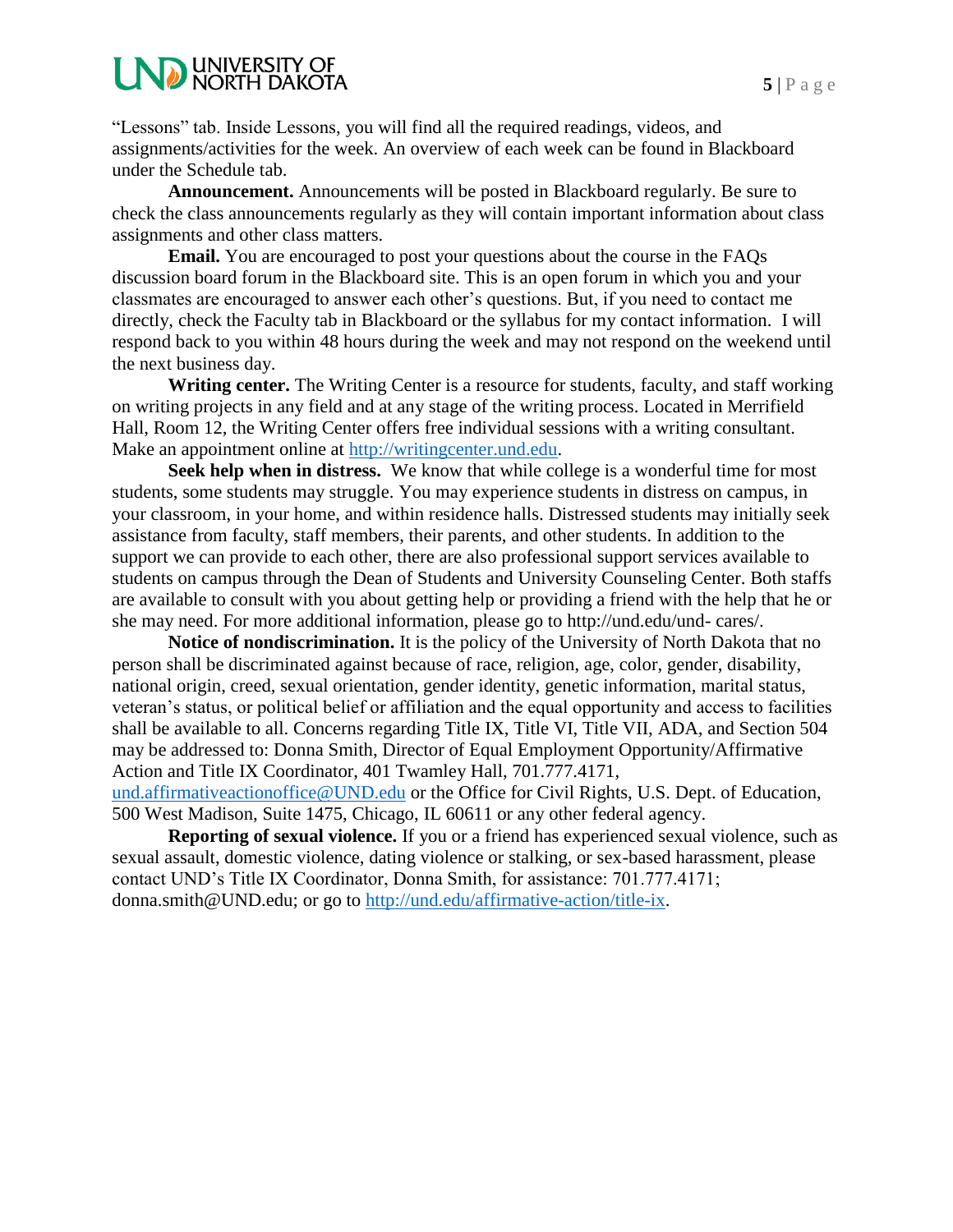

### **Course Calendar**

| <b>Week</b>    | <b>Date</b> | <b>Topics</b>                                                      | <b>Readings</b>                  | <b>Assignments &amp;</b><br><b>Deadlines</b>    |
|----------------|-------------|--------------------------------------------------------------------|----------------------------------|-------------------------------------------------|
| 1              | 8/26        | Course introduction & A need<br>for crisis management<br>knowledge | Chapter 1                        | Digital participation<br>Student test questions |
| $\overline{2}$ | 9/2         | Crisis communication in a<br>changing media world                  | Chapters 2 & 3                   | Digital participation<br>Student test questions |
| 3              | 9/9         | Crisis mitigation: Building a<br>crisis resistant organization     | Chapter 4                        | Digital participation<br>Student test questions |
| $\overline{4}$ | 9/16        | Assignment I                                                       | Assignment<br>instruction        | Assignment I essay                              |
| 5              | 9/23        | Crisis Preparation                                                 | Chapter 5                        | Digital participation<br>Student test questions |
| 6              | 9/30        | <b>Selling Crisis</b>                                              | Chapter 7                        | Digital participation<br>Student test questions |
| $\overline{7}$ | 10/7        | Exam I                                                             | Exam<br>instruction              | Exam I due on 8 am,<br>10/14                    |
| 8              | 10/14       | Risk communication in<br>emergency management context              | Blackboard                       | Digital participation<br>Student test questions |
| 9              | 10/21       | Understanding risk perceptions                                     | Blackboard                       | Digital participation<br>Student test questions |
| 10             | 10/28       | Assignment II                                                      | Assignment<br>instruction        | Assignment II essay due<br>on 8 am, 11/4        |
| 11             | 11/4        | Principles of effective risk and<br>crisis communication           | Chapter 8                        | Digital participation<br>Student test questions |
| 12             | 11/11       | Developing risk and crisis<br>messages                             | Blackboard                       | Digital participation<br>Student test questions |
| 13             | 11/18       | <b>Assignment III</b>                                              | Assignment<br>instruction        | Assignment III essay due<br>on 8 am, 11/25      |
| 14             | 11/25       | Review and Thanksgiving Break                                      |                                  |                                                 |
| 15             | 12/2        | Correcting misinformation in<br>risk and crisis communication      | Blackboard                       | Digital participation<br>Student test questions |
| 16             | 12/9        | Post crisis concerns                                               | Chapter 9<br>Exam<br>instruction |                                                 |
| 17             | 12/12       | Final week: Exam $2$ (Due on 8 am, $12/17$ )                       |                                  |                                                 |